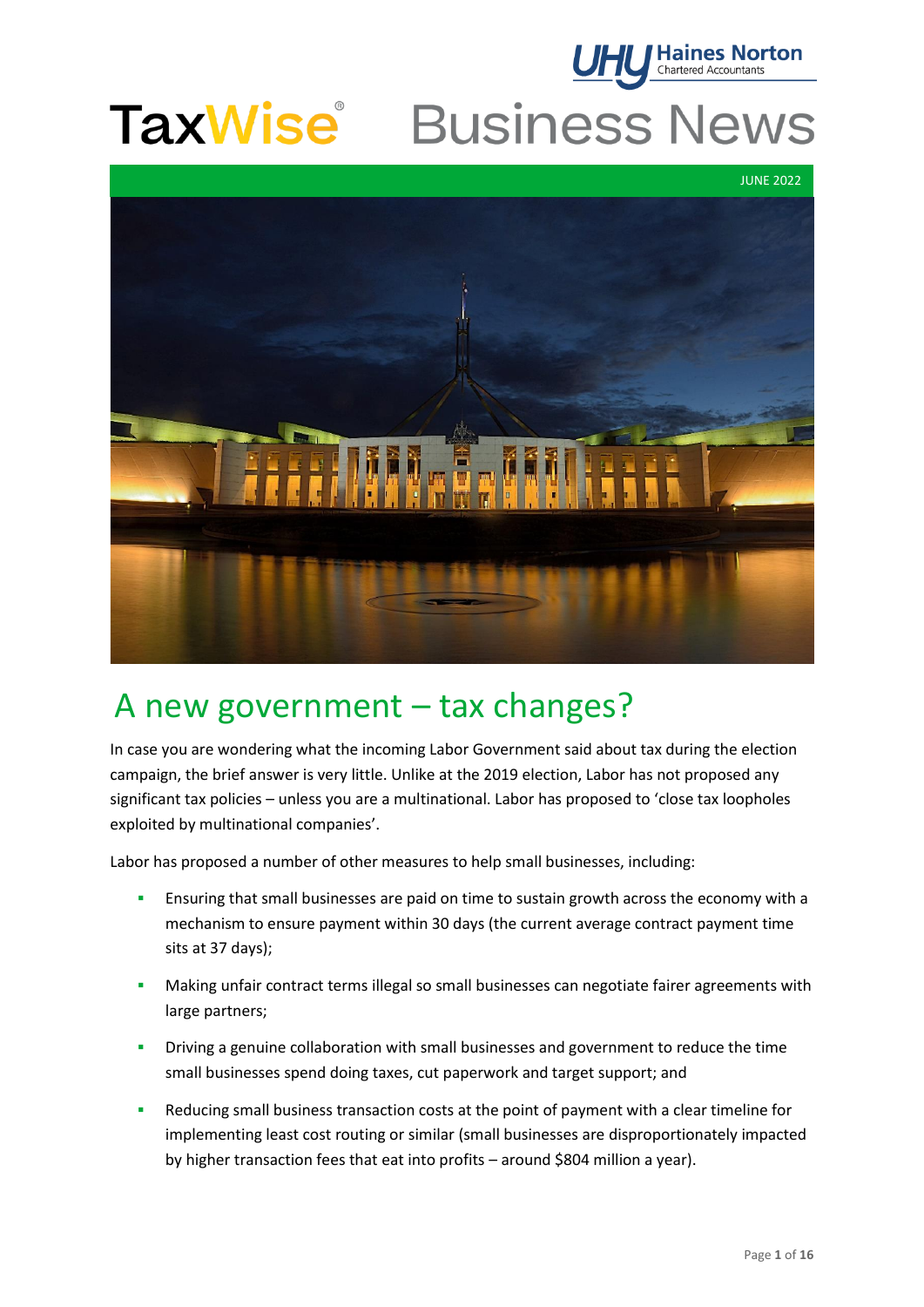

# Parliament - what happened when the election was called?

When the Federal election was called, a number of tax measures contained in bills that were before the House of Representatives lapsed. From a business perspective, these measures included:

- the proposal to allow small businesses to apply to the Administrative Appeals Tribunal for an order staying ATO decisions being reviewed by the AAT – eg an objection to a tax assessment;
- the proposal to allow taxpayers to self-assess the effective life of certain intangible depreciating assets;
- the proposed patent box regime that will tax certain income arising from exploiting a medical or biotechnology patent at 17%;
- the proposal for foreign resident workers participating in the Australian Agriculture Worker Program to be classified as employees from 1 July 2022 – a consequence would be that fringe benefits provided to such workers from that date may be subject to FBT.

Any bills that were before the Senate when the election was called lapse on 1 July 2022.

Whether the Labor Government reintroduces all the lapsed measures remains to be seen, but they have not previously expressed any opposition to them.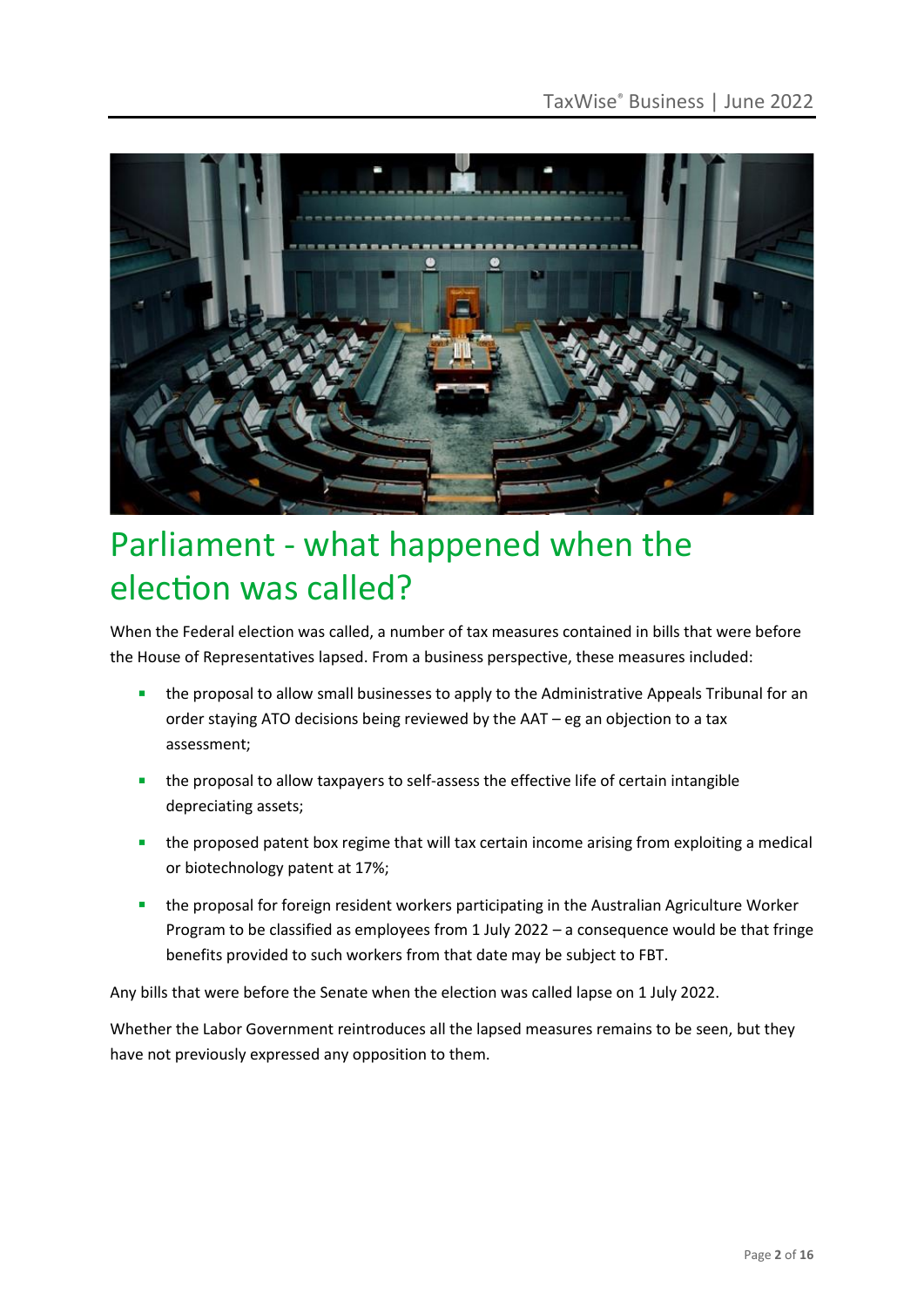

# Year-end tax tips

The end of the current income year (2021–22) is approaching. There are a few things you can do before 30 June to reduce your tax bill.

# **Key threshold amounts for tax offsets**

If you are an individual taxpayer, including a sole trader or a partner in a partnership, or your business is carried on through a trust and you are a beneficiary or through a company and you are a shareholder, you may be entitled to the Low Income tax offset (**LITO**) or the Low and Middle Income tax offset (**LMITO**), depending on your taxable income. The key income thresholds are set out below.

- \$37,001 LMITO (\$675) increases by 0.5 cents for every dollar above \$37,000
- \$37,501 LITO (maximum \$700) phases out by 0.5 cents for every dollar above \$37,500
- $\blacksquare$  \$45,001 19% tax rate increases to 32.5%
- $\blacksquare$  \$48,001 maximum LMITO (\$1,500) payable
- \$66,668 LITO ceases to be payable
- \$90,001 maximum LMITO (\$1,500) phases out by 0.3 cents for every dollar above \$90,000
- $\blacktriangleright$  \$120,001 32.5%% tax rate increases to 37%
- \$126,000 LMITO ceases to be payable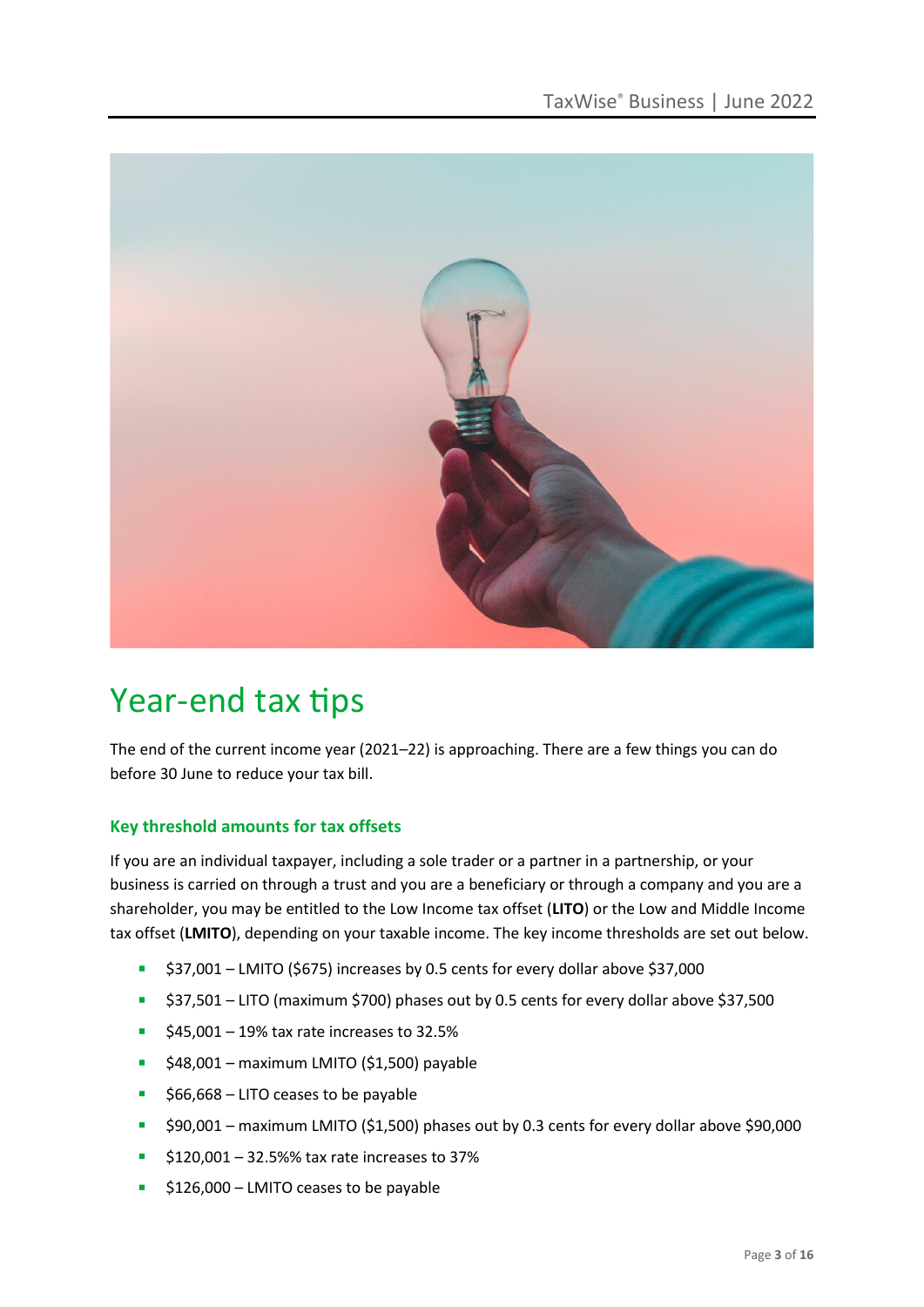$\blacksquare$  \$180,001 – 37% tax rate increases to 45%.

\$90,001 (singles) and \$180,001 (families) are relevant thresholds for qualifying for the private health insurance tax offset (or insurance premium reduction) or liability for the Medicare levy surcharge – but add \$1,500 for each dependent child after the first one.

LMITO is due to end this income year and will therefore not be available from the 2022–23 income year. You do not need to do anything to claim the LITO or the LMITO. The ATO will automatically apply the relevant offset if you are eligible on assessment when you lodge your 2022 income tax return.

#### **Defer assessable income**

If your taxable income for the income year is approaching any of the above key thresholds, you may want to consider deferring assessable income so your taxable income for the year remains below the relevant threshold.

For example, if you account for your income on a cash basis, you could delay issuing an invoice so you won't be paid until after 30 June – that way, the income is taxed next income year. However, that may not work if you account for your income on an accruals basis. Of course, cash flow issues might mean you would prefer to be paid more promptly.

If you are in the process of selling property and the profit will be taxable as a capital gain, you could defer the sale until the next income year – but remember that the liability to pay CGT arises when you exchange contracts and not on settlement.

#### **Increase deductions**

Another way to keep taxable income below a relevant threshold is to increase deductions. For example, you could bring forward the purchase of one or more depreciating assets (new assets are deductible outright under temporary full expensing). An immediate deduction is also available for start-up costs and certain prepaid expenses.

Charitable donations are a good way to increase your deductions. If you are unsure whether a donation will be deductible, you can check the deductibility status of charities at [https://www.abn.business.gov.au/Tools/DgrListing.](https://www.abn.business.gov.au/Tools/DgrListing) In certain circumstances, you can claim a deduction if you donate trading stock. Don't forget to ask for a receipt.

*Tip!* As the end of the income year approaches, talk to your tax adviser about ways to minimise your tax bill.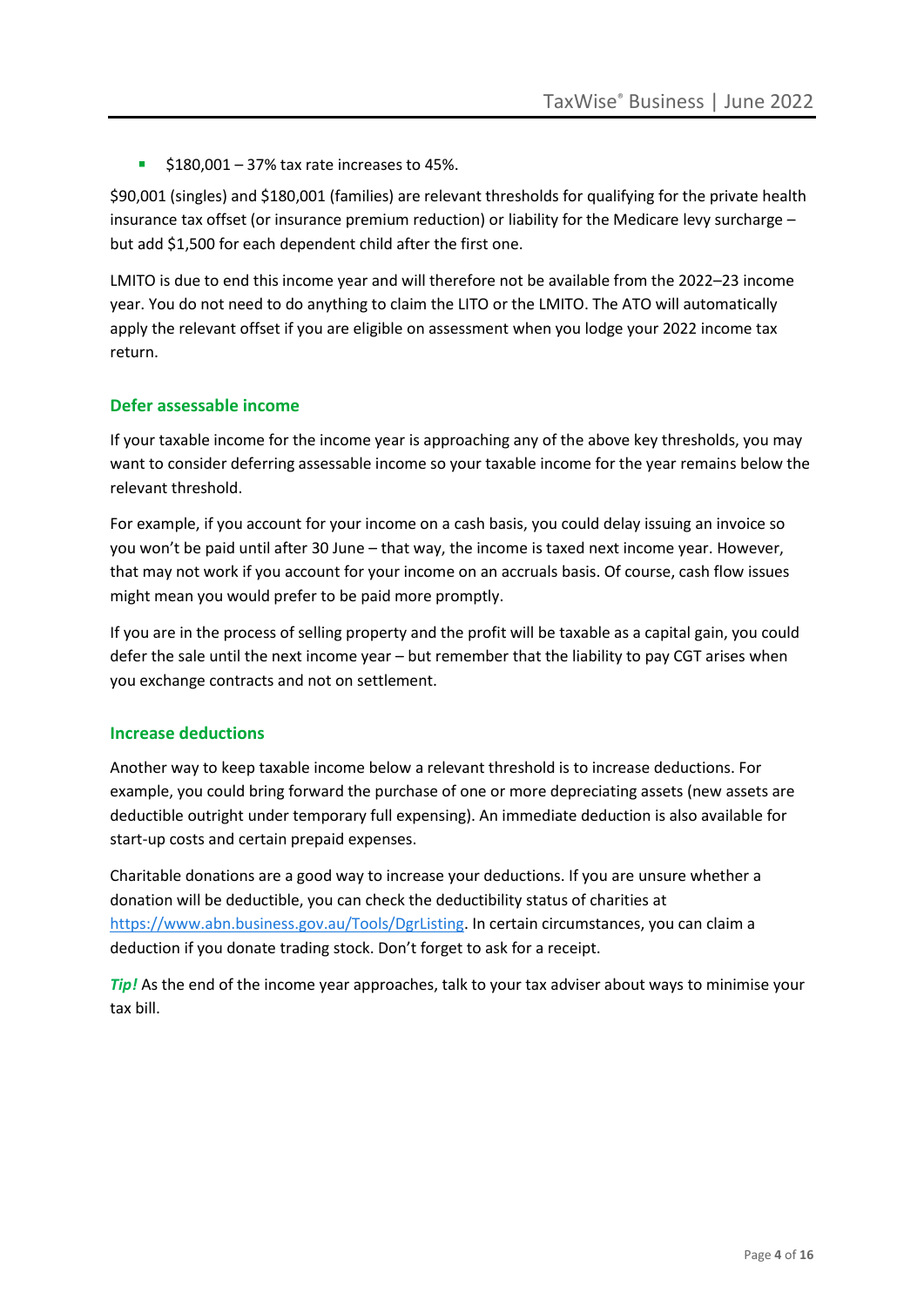

# What concerns the ATO?

# **eInvoicing**

The ATO is encouraging businesses to use eInvoicing. This is the new, standardised way to send and receive electronic invoices directly through your accounting software – eInvoices are sent directly between buyers' and suppliers' software through a secure network.

Once the sender creates the invoice in their software, this information is sent directly and securely to the receiver's software, ready to be approved and paid.

The ATO states that eInvoicing saves time, money and gives you better control of your invoicing by:

- **EXEDENT** reducing repetitive manual entry of invoices, as eInvoices automatically appear in your software;
- **EXP** removing the need to chase lost or incorrectly addressed invoices, as eInvoices are delivered using your trading partner's ABN, with key invoice details validated before they are sent
- eliminating costly and time-consuming errors in invoices that often happen with manual entry;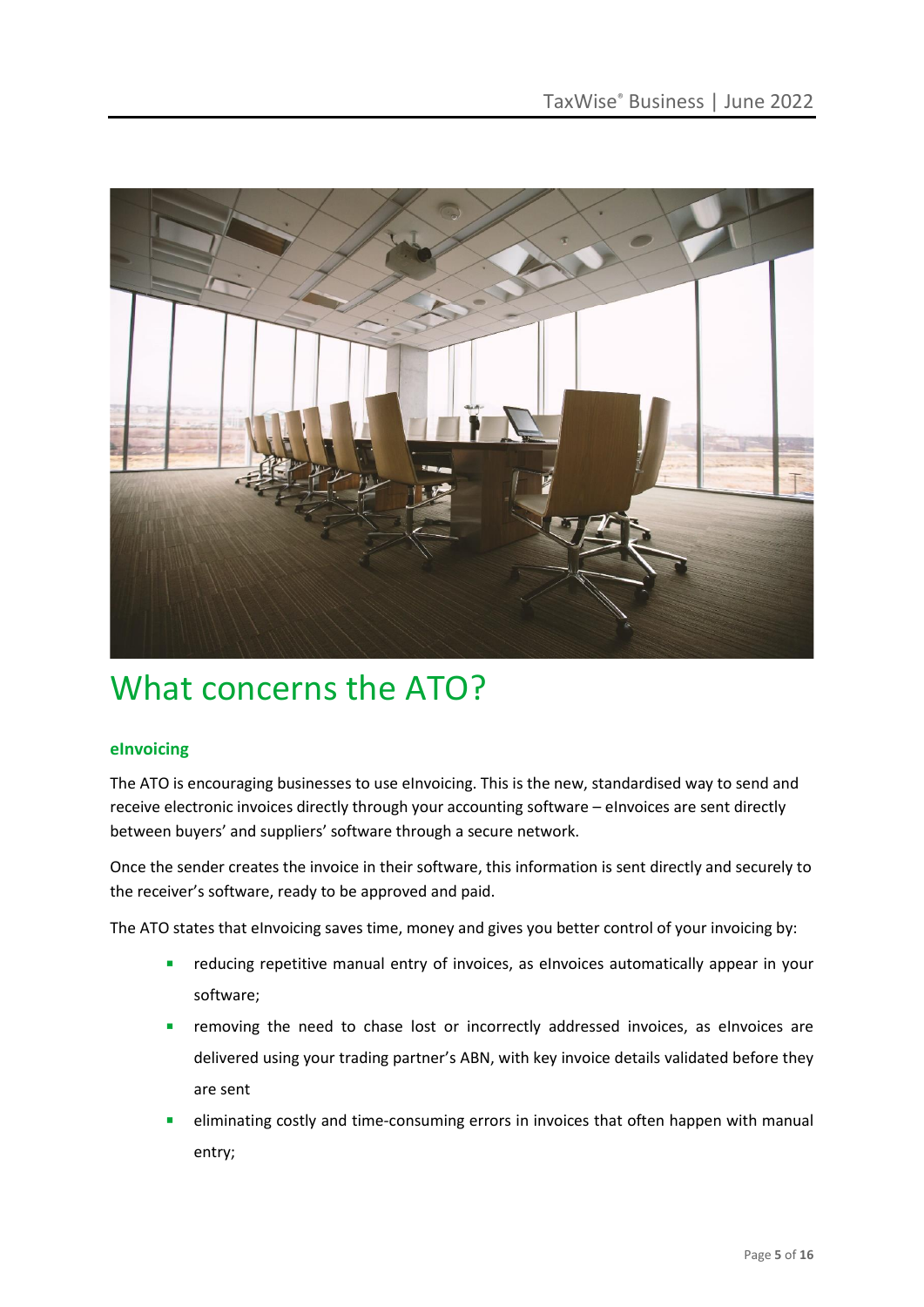- providing greater visibility of the delivery status of your invoices, with real-time information available directly in your accounting software;
- reducing the risk of fake, unsolicited or compromised invoices and other false billing scams, including business impersonation scams; and
- **E** allowing you to trade seamlessly with eInvoicing-enabled businesses in Australia and around the world.

**Tip!** Talk to your accounting software provider today to see how you can get started with eInvoicing.

# **Is cash flow an ongoing issue?**

The ATO's Cash Flow Coaching Kit is a resource to help you better manage your cash flow. It offers practical, step-by-step information and short activities, including case studies.

You'll learn effective cash flow management practices and find the right information to improve your business and financial knowledge, make critical decisions and plan ahead to stay viable. These skills help you meet your financial commitments, including tax and super obligations. The kit is useful for all business types at any stage of the business lifecycle. It helps you assess your cash flow health by addressing four key questions:

- Am I trading profitably?
- Have I put enough aside to meet my regular financial commitments?
- **Does my business have enough to spend on myself and pay others?**
- Is my business getting ahead or falling behind?

The ATO states that advisers tell them the kit helps their clients identify practical actions they can take to better manage their cash flow and meet their business goals.

*Tip!* Talk to your tax adviser. They can use the kit to help you break down cash flow complexities and uplift your cash flow know-how.

#### **If you don't pay your tax**

The ATO understands that taxpayers, in particular small business operators and sole traders, sometimes have cash flow issues meaning they can't pay their whole tax bill on time. If you are having a problem, the ATO encourages you to engage with them early so they can help you deal with your debt while it's still manageable.

If you don't pay the amounts you owe the ATO on time, they will charge interest on your unpaid amounts and use any future refunds or credits to repay the amounts you owe.

The ATO may take stronger action if you are unwilling to work with them to address your debt or repeatedly default on agreed payment plans.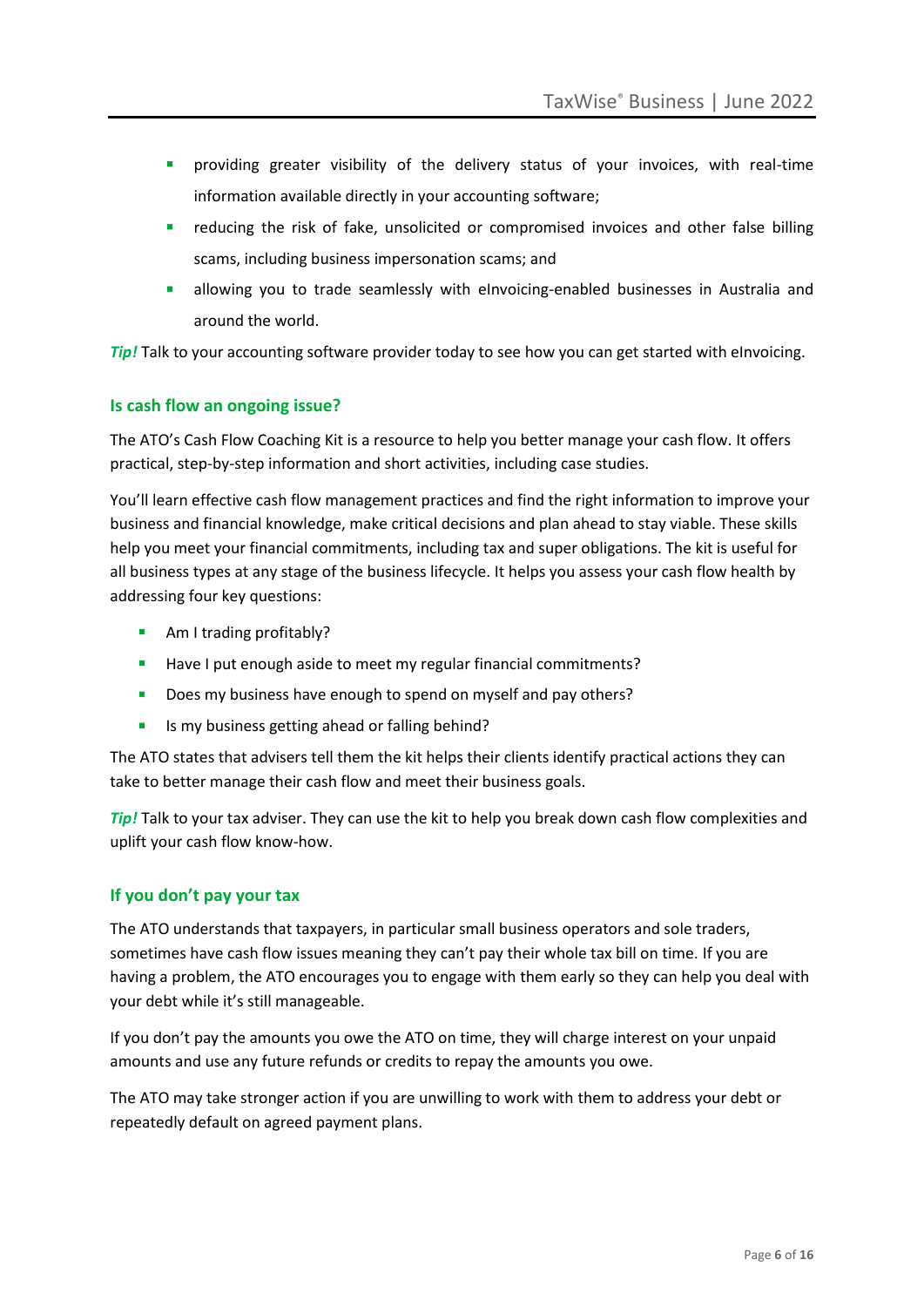# **Debts on hold**

An aged debt is an uneconomical non-pursued debt that the ATO has placed on hold (it does not show as an outstanding balance on your ATO account) and has not undertaken any recent action to collect.

If you have an aged debt, you may receive a letter from the ATO reminding you of the debt.

From June 2022, the ATO will recommence offsetting any tax refunds or credits to pay off any debts on hold. In some cases, the ATO may use credits from other government agencies to pay off the aged debt.

# **Director penalties**

The ATO has published on its website detailed information about the responsibilities of a company director for ensuring that the company's tax and superannuation guarantee (**SG**) obligations are reported and paid on time.

If you are a current or former company director, the ATO can recover from your unpaid amounts of:

- Pay as you go withholding (**PAYGW**);
- GST; and
- SG charge.

If these obligations are not met, you become personally liable for the unpaid amounts, unless you take steps to ensure the company meets its obligations, appoints an administrator or goes into liquidation (only within certain time limits).

Any amounts that you are personally liable for are called director penalties. The ATO can recover the penalty amounts from you after issuing a director penalty notice (**DPN**).

#### *Becoming a new company director*

Before you become a company director, check if the company has any unpaid or unreported PAYGW, GST and SG charge liabilities. Once you are appointed as a company director, you are responsible for ensuring the company meets its PAYGW, net GST and SG charge obligations in full by the due date.

#### *You are no longer a director*

If you resign as a director of the company, you remain liable for director penalties for liabilities of the company that were due before the date of your resignation. In certain circumstances, you may also be liable for liabilities that fall due after your resignation.

# *Director penalty notices*

Before recovering your company's unpaid amounts, the ATO must give you a DPN. The notice outlines the unpaid amounts and remission options available to you.

The ATO can recover the amounts of the director penalty by:

**■** issuing garnishee notices;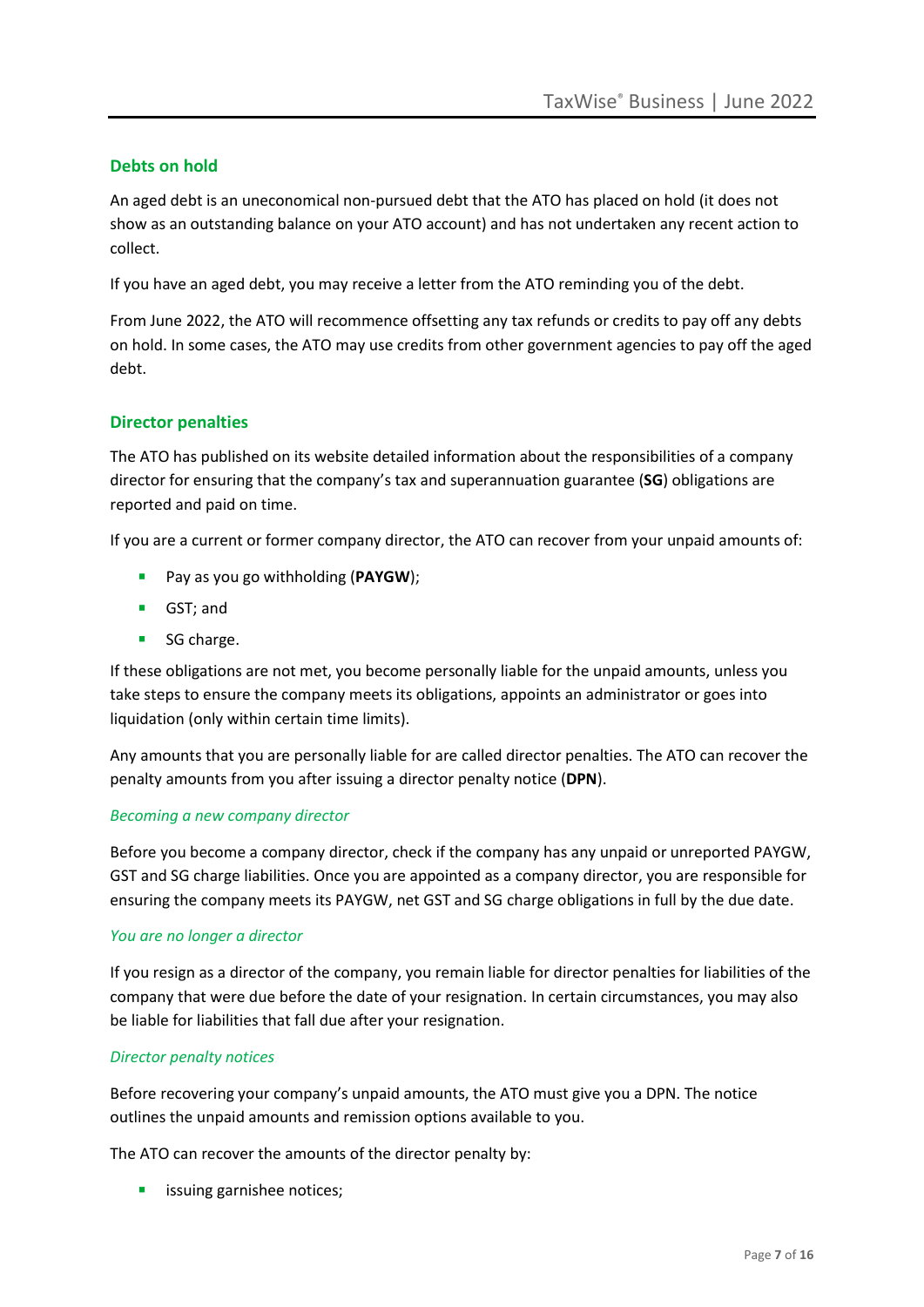- **•** offsetting any of your tax credits against the director penalty;
- **EXECTED FINITY Initiating legal recovery proceedings against you to recover the director penalty.**

### *Director penalties are a parallel liability*

Once DPNs have been issued, the ATO may commence or recommence recovery action from each director personally, because these penalties are a parallel liability.

To recover the debt, the Commissioner can pursue either the company or the directors.

This means that any payment or credit applied to the company's account, or to a director's account, to reduce the penalty will reduce the director penalty amount for the other directors and the company's corresponding liability for the same reporting period.

*Tip!* Talk to your tax adviser if you are a company director and the company owes PAYGW amounts, GST or SG charge.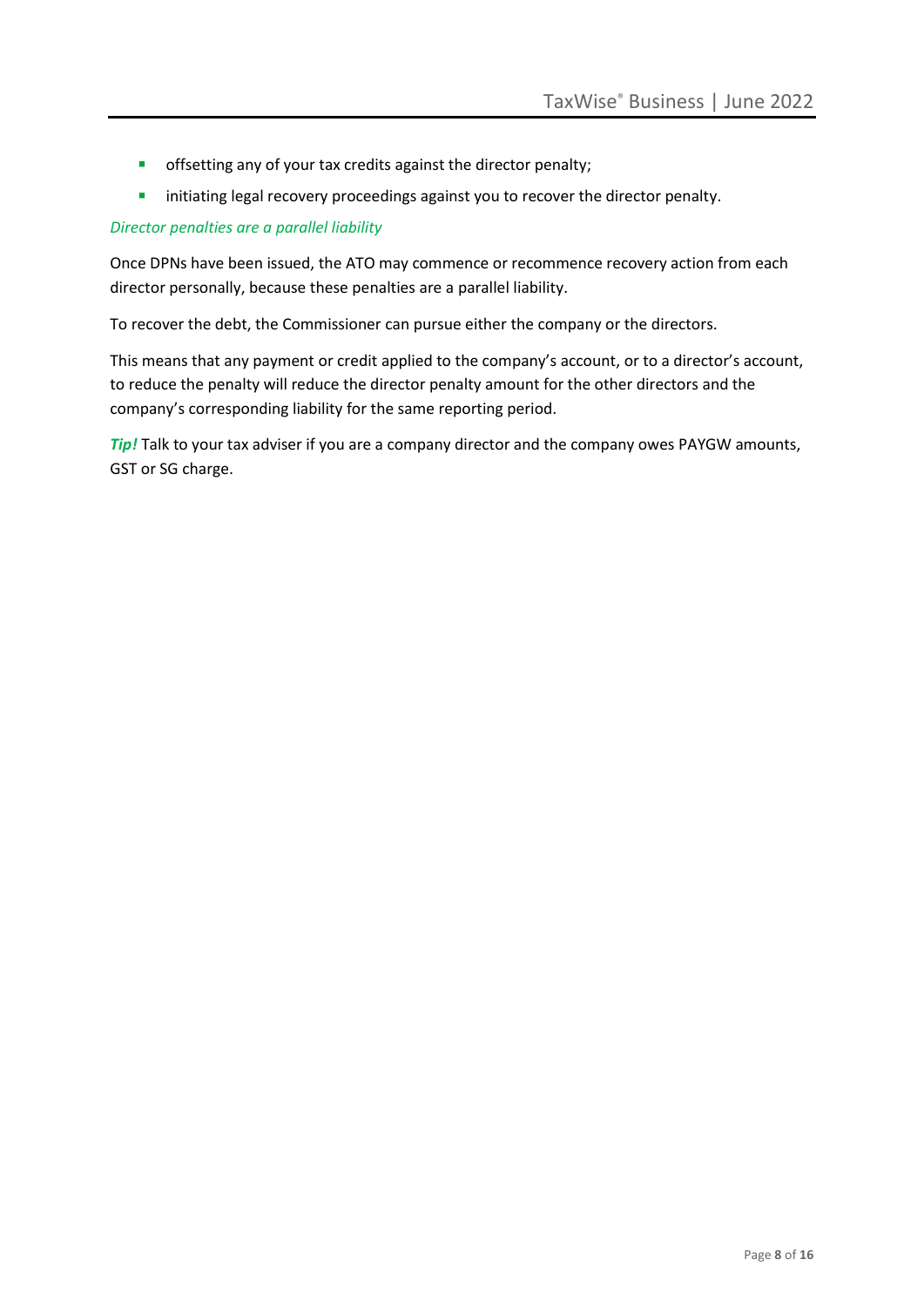

# FBT issues

# *Lodge and pay*

The ATO has reminded employers that have provided their employees with fringe benefits to consider their fringe benefits tax (**FBT**) obligations – including registering, reporting, lodging and paying FBT. The ATO expects many employers to have an FBT obligation for the first time due to benefits provided during COVID-19.

A fringe benefit is a 'payment' to an employee, but in a different form to salary or wages. Typical fringe benefits include allowing an employee to use a work car for private purposes, paying an employee's gym memberships or providing tickets to concerts or events.

ATO Assistant Commissioner, Michelle Allen, said: 'We have seen more employers providing fringe benefits to their employees because of COVID-19. This includes, paying for items that allow their employees to work from home and providing non-cash benefits as an incentive or reward for employees to get their COVID-19 vaccination. We've even heard of an employer providing their employees with pets to keep them company while they work at home!'

FBT returns for the 2021–22 FBT year were due by 21 May 2022 – that is also the payment date. However, if your business uses a registered tax agent to prepare and lodge its FBT return, the business may have additional time to lodge and pay.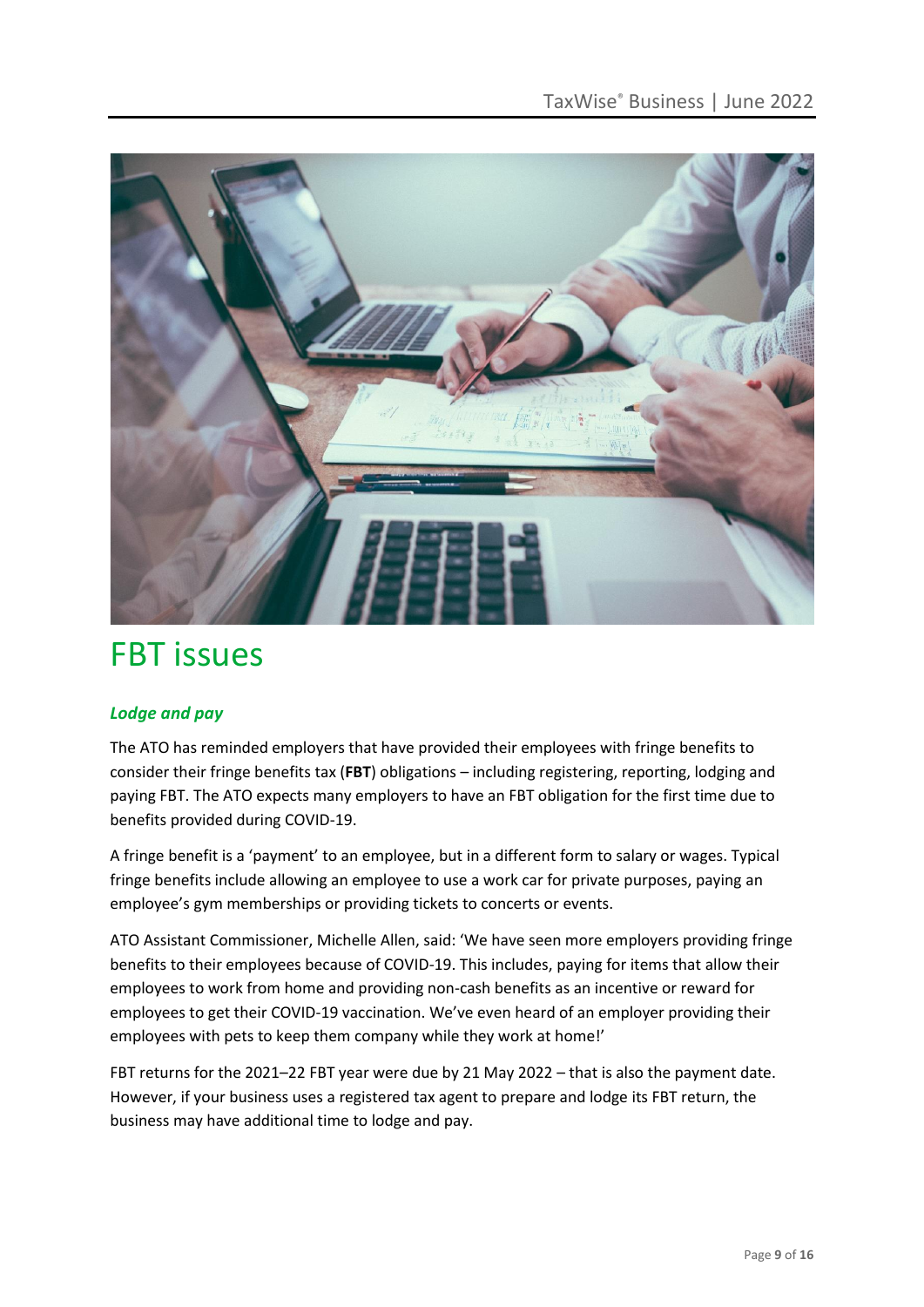# **FBT rates and thresholds**

A new FBT year (2022–23) started on 1 April 2022. Relevant amounts and thresholds for the 2022–23 FBT year include:

- *record-keeping exemption threshold* \$9,181 (\$8,923 for 2021–22);
- *statutory or benchmark interest rate* 4.52% (same as for 2021–22);
- *car parking threshold* \$9.72 (\$9.25 for 2021–22).

The *cents per kilometre rates* (for motor vehicles other than cars) for the 2022–23 FBT year are:

| l 0-2500cc | Over 2500cc | <b>Motor cycles</b> |
|------------|-------------|---------------------|
| 58 cents   | 69 cents    | 17 cents            |

For 2021–22, the 0–2500cc and over 2500cc rates were 56 cents and 67 cents per kilometre respectively; the motor cycle rate was 17 cents per kilometre.

#### *Living away from home – in Australia*

The *weekly food and drink expenses* for the 2022–23 FBT year that the ATO accepts as reasonable for a living-away-from-home allowance (**LAFHA**) paid to employees living away from home within Australia are:

| $1$ adult $1$                      | \$289 |
|------------------------------------|-------|
| 2 adults                           | \$434 |
| 3 adults                           | \$579 |
| 1 adult and 1 child                | \$362 |
| 2 adults and 1 child               | \$507 |
| 2 adults and 2 children            | \$580 |
| 2 adults and 3 children            | \$653 |
| 3 adults and 1 child               | \$652 |
| 3 adults and 2 children            | \$725 |
| 4 adults                           | \$724 |
| Each additional adult <sup>3</sup> | \$145 |
| Each additional child              | \$73  |

 $1$  A person is considered to be an adult for LAFHA purposes if they were 12 years or older before the beginning of the FBT year.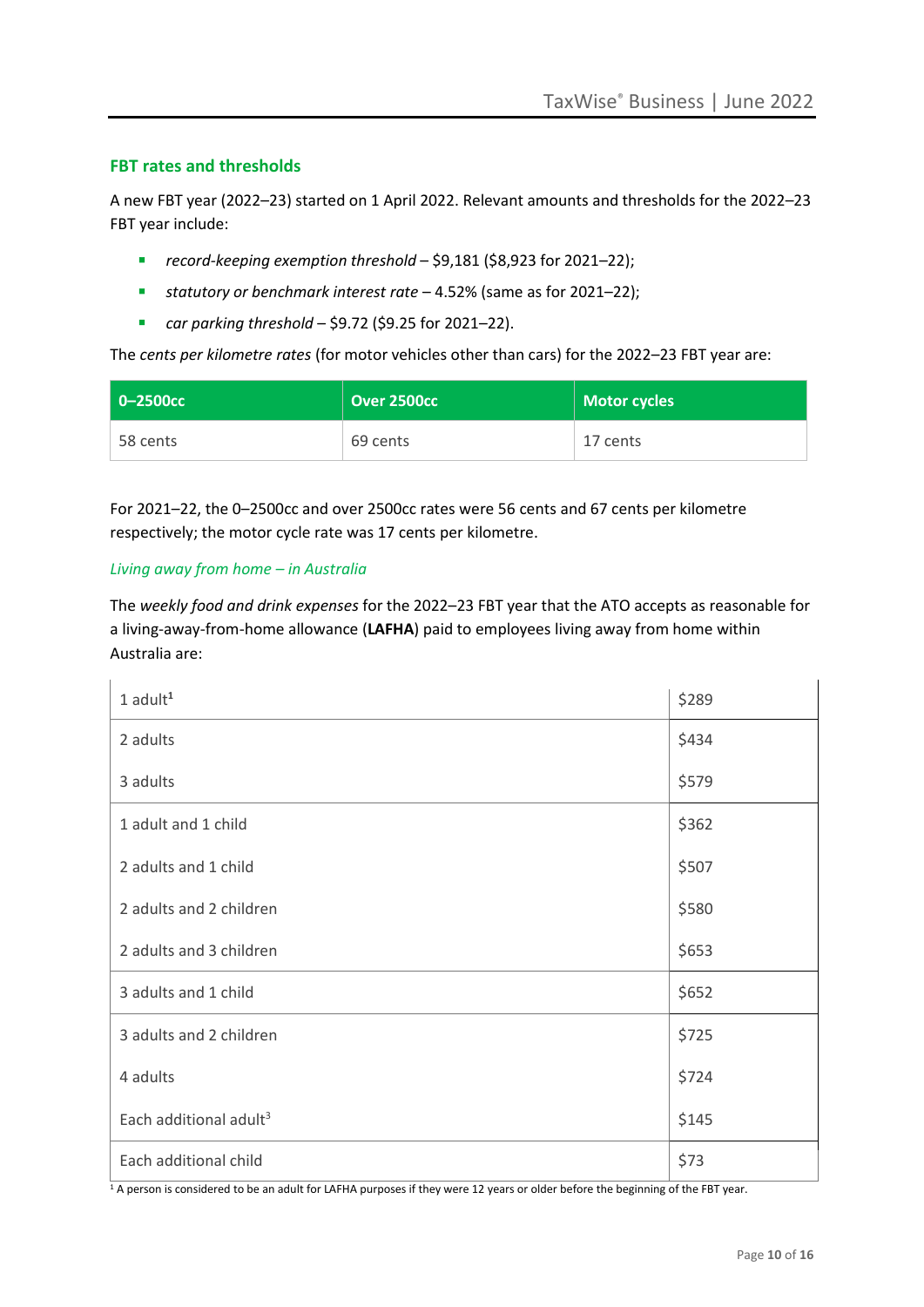### *Living away from home – outside Australia*

The *weekly food and drink expenses* for the 2022–23 FBT year that the ATO accepts as reasonable for a LAFHA paid to employees living away from home outside of Australia can be found in Taxation Determination TD 2022/2. Some of those reasonable amounts (for one adult) are set out below.

| <b>Country</b> | Weekly amount $-1$ adult |
|----------------|--------------------------|
| China          | \$437                    |
| France         | \$437                    |
| Germany        | \$437                    |
| Hong Kong      | \$437                    |
| India          | \$273                    |
| Indonesia      | \$273                    |
| Italy          | \$437                    |
| Japan          | \$437                    |
| Malaysia       | \$273                    |
| New Zealand    | \$346                    |
| <b>PNG</b>     | \$346                    |
| Singapore      | \$537                    |
| South Korea    | \$537                    |
| Taiwan         | \$437                    |
| Thailand       | \$346                    |
| <b>UAE</b>     | \$537                    |
| UK             | \$437                    |
| <b>USA</b>     | \$437                    |
| Vanuatu        | \$346                    |
| Vietnam        | \$273                    |

Where your employee is accompanied by other family members while overseas, the reasonable food and drink amount per week for the family is worked out by multiplying the amount shown above by a factor specified in Taxation Determination TD 2022/2. For example:

| <b>Family group</b>     | <b>Factor</b> |
|-------------------------|---------------|
| 2 adults                | 1.5           |
| 1 adult and 1 child     | 1.25          |
| 2 adults and 1 child    | 1.75          |
| 2 adults and 2 children | 2             |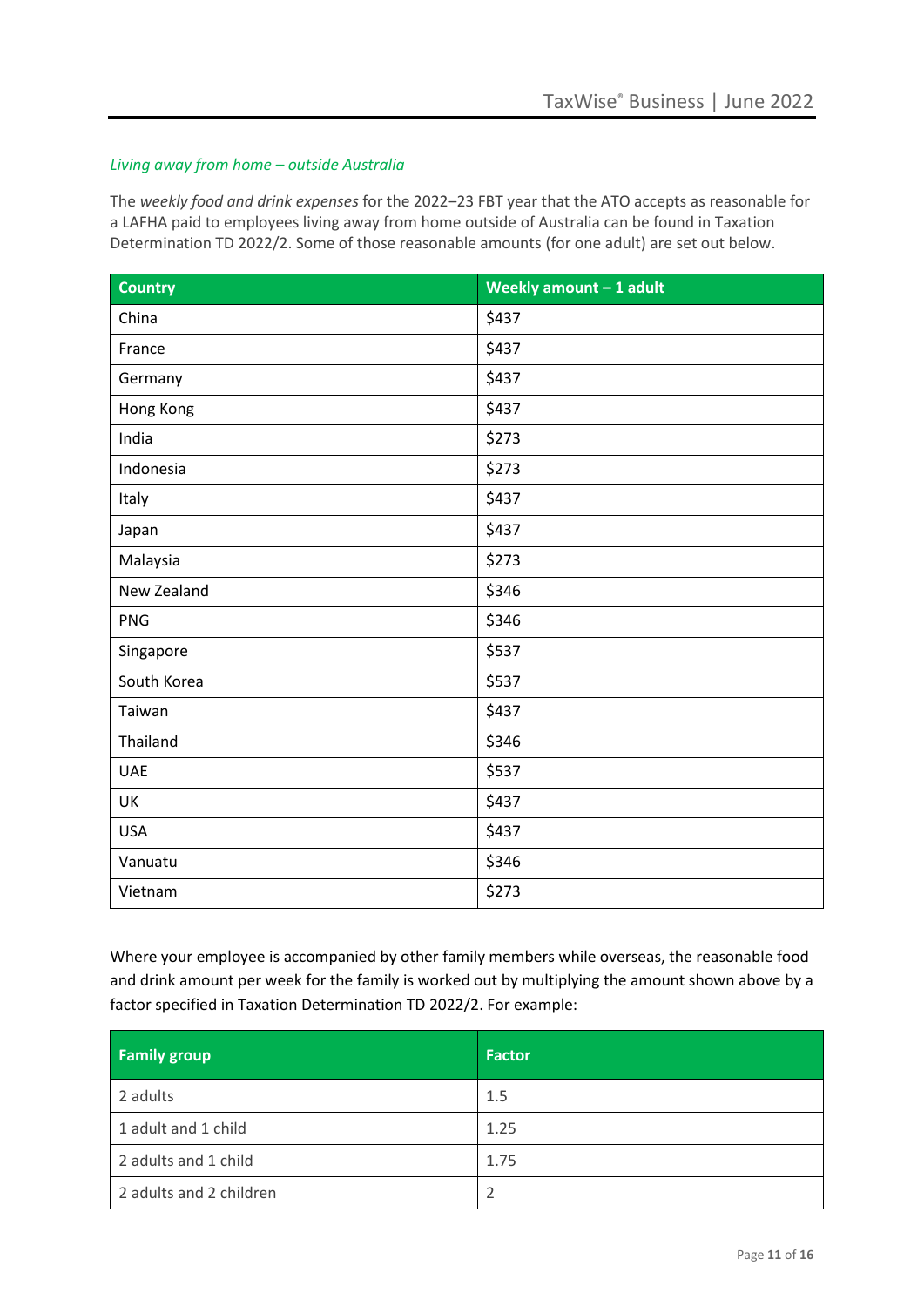

# Scams and crimes

# **ATO urges vigilance following new scams approach**

The ATO is urging taxpayers to be vigilant following an increase in reports of fake websites offering to provide tax file numbers (**TFN**) and Australian business numbers (**ABN**) for a fee but failing to provide the service.

The fake TFN and ABN services are often advertised on social media platforms like Facebook, Twitter, and Instagram.

The advertisements offer to obtain a TFN or ABN for a fee. Instead of delivering this service, the scammer uses these fraudulent websites to steal both money and personal information.

In 2021, more than 50,000 people reported ATO impersonation scams with victims losing a total of more than \$800,000.

# **Tips to protect yourself from scammers**

The ATO proposes a number of tips to protect yourself from scammers.

**Know your tax affairs** – You will be notified about your tax debt before it is due. Check if you have a legitimate debt owed by logging into your myGov account via an independent search or by calling your tax agent if you have one (on a phone number sourced independently).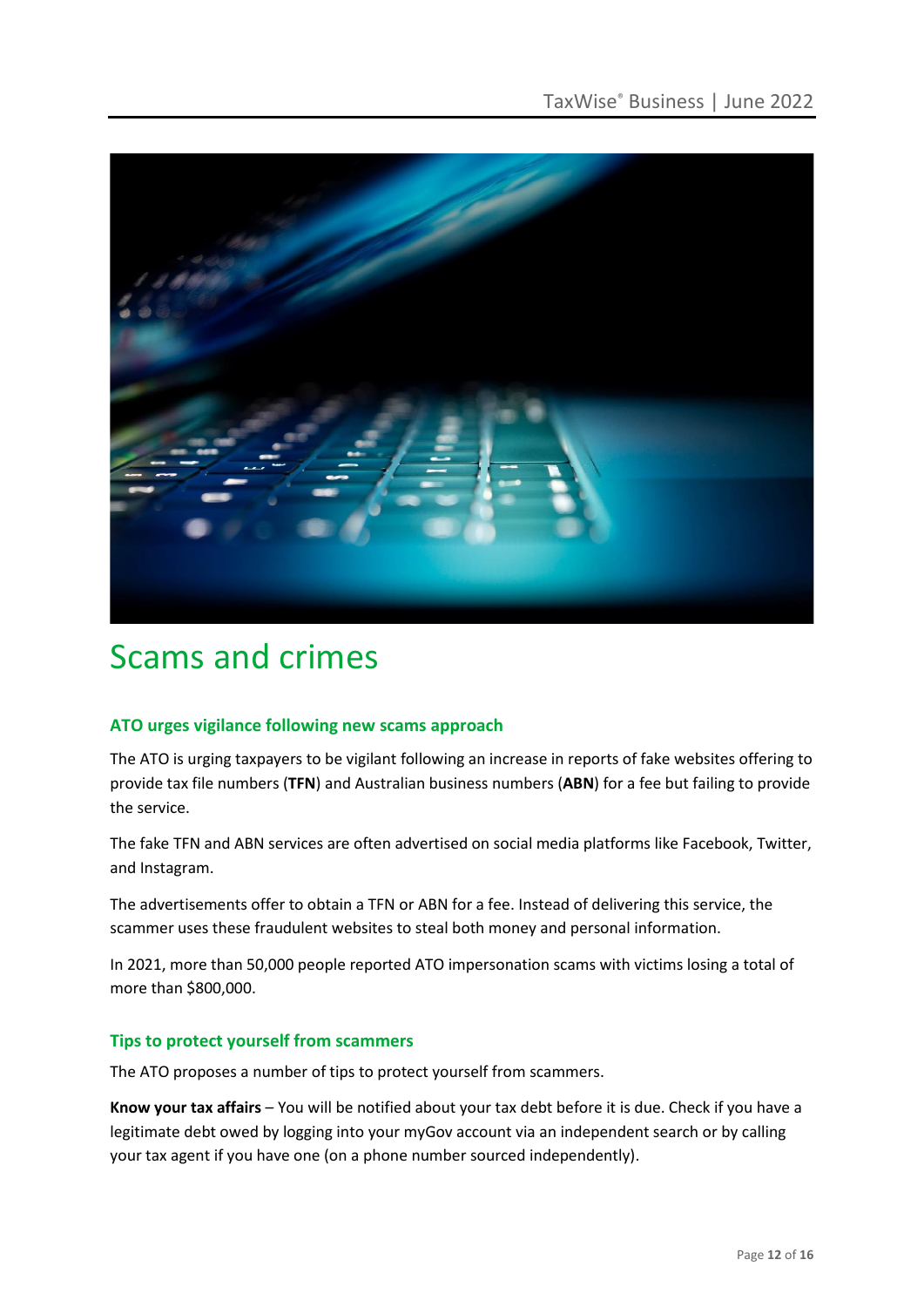**Guard your personal and financial information** – Be careful when clicking on links, downloading files or opening attachments in emails and SMS text messages. Only give your personal information to people you trust and don't share it on social media.

**If you are unsure, don't engage** – If a call, SMS or email leaves you wondering if it is genuine, don't reply. Instead, you should phone the ATO's dedicated scam line **1800 008 540** to check if it is legitimate. You can also verify or report a scam online at [ato.gov.au/scams.](http://www.ato.gov.au/scams) You can also visit [ScamWatch](https://www.scamwatch.gov.au/) to get information about scams (not just tax scams).

**Know legitimate ways to make payments** – Scammers may use threatening tactics to trick their victims into paying fake debts via unusual methods. For example, they might demand pre-paid gift cards or transfers to non-ATO bank accounts. To check that a payment method is legitimate, visit [ato.gov.au/howtopay.](http://www.ato.gov.au/howtopay)

**Talk to your family and friends about scams** – If you or someone you know has fallen victim to a tax related scam, call the ATO as soon as you can.

# **ATO warning against GST fraud**

The ATO has identified, and is taking strong action, to respond to significant fraud involving participants inventing fake businesses to claim false refunds.

The ATO is warning the community not to engage with this fraud and for participants to come forward before they take tougher action.

Sophisticated risk models deployed by the ATO, coupled with intelligence received from banks including through the AUSTRAC-led Fintel Alliance and the Reserve Bank of Australia, identified a recent spike in suspicious refunds.

The ATO, through Operation Protego, is investigating around \$850 million in potentially fraudulent payments made to around 40,000 individuals, with the average amount fraudulently claimed being \$20,000. The ATO is working with financial institutions who have frozen suspected fraudulent amounts in bank accounts.

The fraud involves offenders inventing fake businesses and ABN applications, many in their own names, then submitting fictitious Business Activity Statements in an attempt to gain a false GST refund.

The ATO is working closely with law enforcement agencies to prioritise criminal action against those who have established and induced participation in fraudulent activity.

# **Tax crime prosecution case studies**

The ATO has published details of a few successful prosecutions for fraud.

#### *False claims land swimming teacher in hot water*

A former swimming teacher has been sentenced to 3 years' jail for obtaining and attempting to obtain more than \$250,000 in fraudulent GST refunds.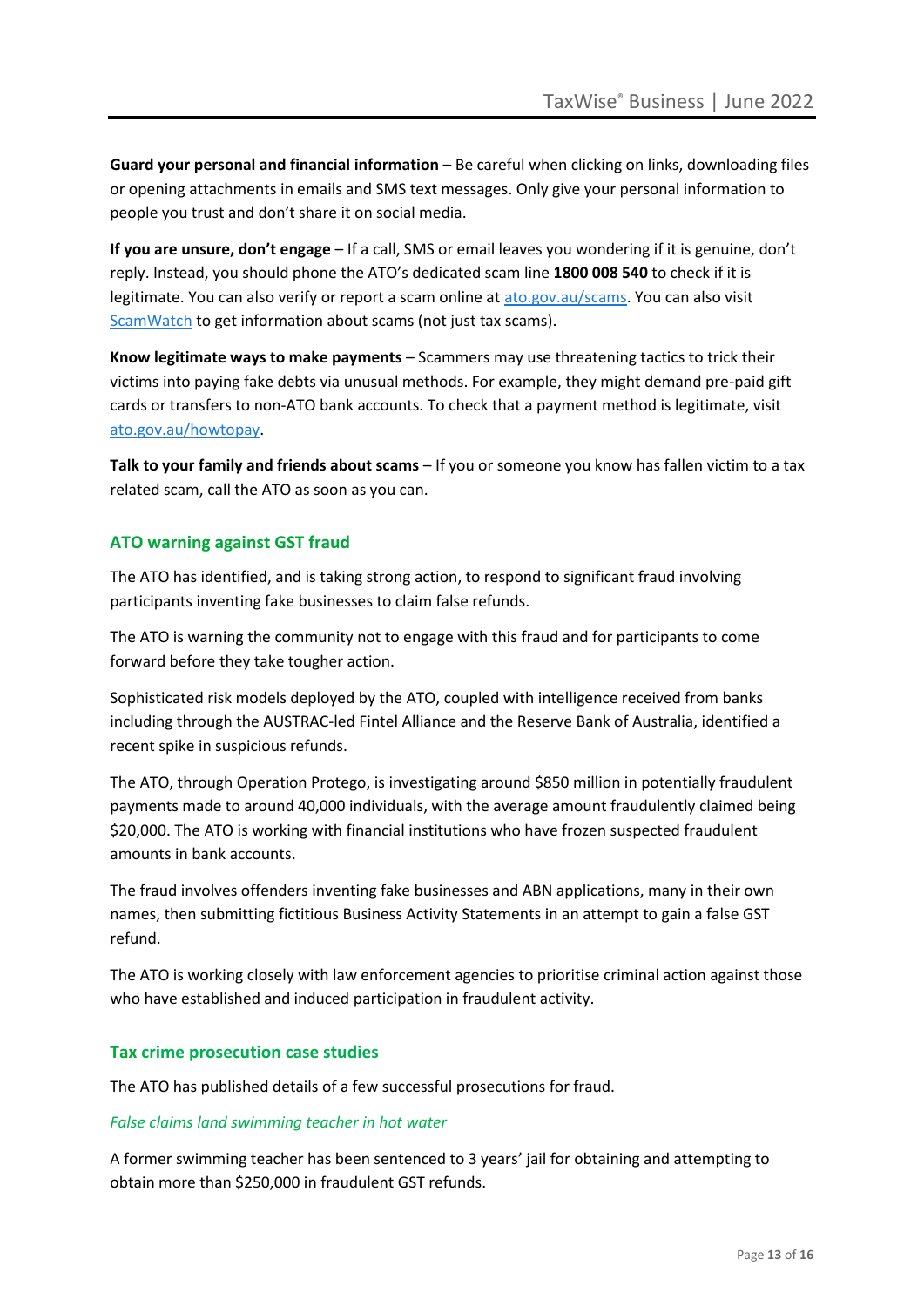Ms C lodged several original and amended business activity statements for her swim school business. In each case, she knowingly overstated the purchase amounts to obtain a financial advantage. In total, \$97,114 worth of fraudulent GST refunds were paid into her back account. She also tried to obtain an extra \$181,947 but the ATO stopped these refunds.

Ms C will be released from jail after 15 months, on entering into a \$1,000 recognisance on the requirement that she be of good behaviour for 2 years. She was also ordered to repay the full \$97,114.

# *Doctor prescribed jail time for failure to comply*

A doctor from Western Australia has been sentenced to 7 months' jail following a long history of non-compliance.

In February 2020, Dr R was convicted and fined \$50,000 for failing to lodge 5 tax returns and 13 business activity statements (BASs). As part of his sentence, he was ordered to submit the outstanding lodgments within 2 months.

When they were not received, he was prosecuted again. This time, he was charged with 18 counts of failing to comply with court orders under the *Tax Administration Act 1953*.

In April 2022, while sentencing Dr R, the Magistrate stressed that tax obligations are not optional, and that non-compliance places a burden on the rest of the community.

Dr R will be released from jail after 2 months, upon entering into a \$10,000 recognisance to be of good behaviour for the remainder of his sentence. As part of the good behaviour bond, he will need to lodge each of the outstanding tax returns and BASs by 30 September 2022.

The ATO said that the decision to prosecute is not one they make lightly. Before initiating prosecution action, they make multiple attempts to contact taxpayers to provide and help support.

If you're falling behind on your obligations or have made an honest mistake, the ATO will work with you to find a solution. But in instances like this, where people have consistently evaded their obligations and refused to comply, the consequences will catch up with them.

# *Bank manager sentenced to 3 years' jail*

A former tax accountant and bank manager has been sentenced to 3 years' jail for attempting to obtain a financial advantage of more than \$390,000.

Mr S was the owner, director and authorised tax representative of a bank franchisee. Over a period of 2 years, he failed to lodge business activity statements (BASs). An audit resulted in him owing nearly \$200,000 in taxes and penalties.

When this debt wasn't paid, the ATO applied to have the company wound up. In the meantime, Mr S lodged 66 false BAS revisions where he deliberately reduced the PAYG withholding to nil. Not only did this eliminate the debt, but it also created a credit of \$144,538.

Mr S requested a refund of the credit amount. But the ATO's investigations found the revisions to be entirely fraudulent, so the refund was never released.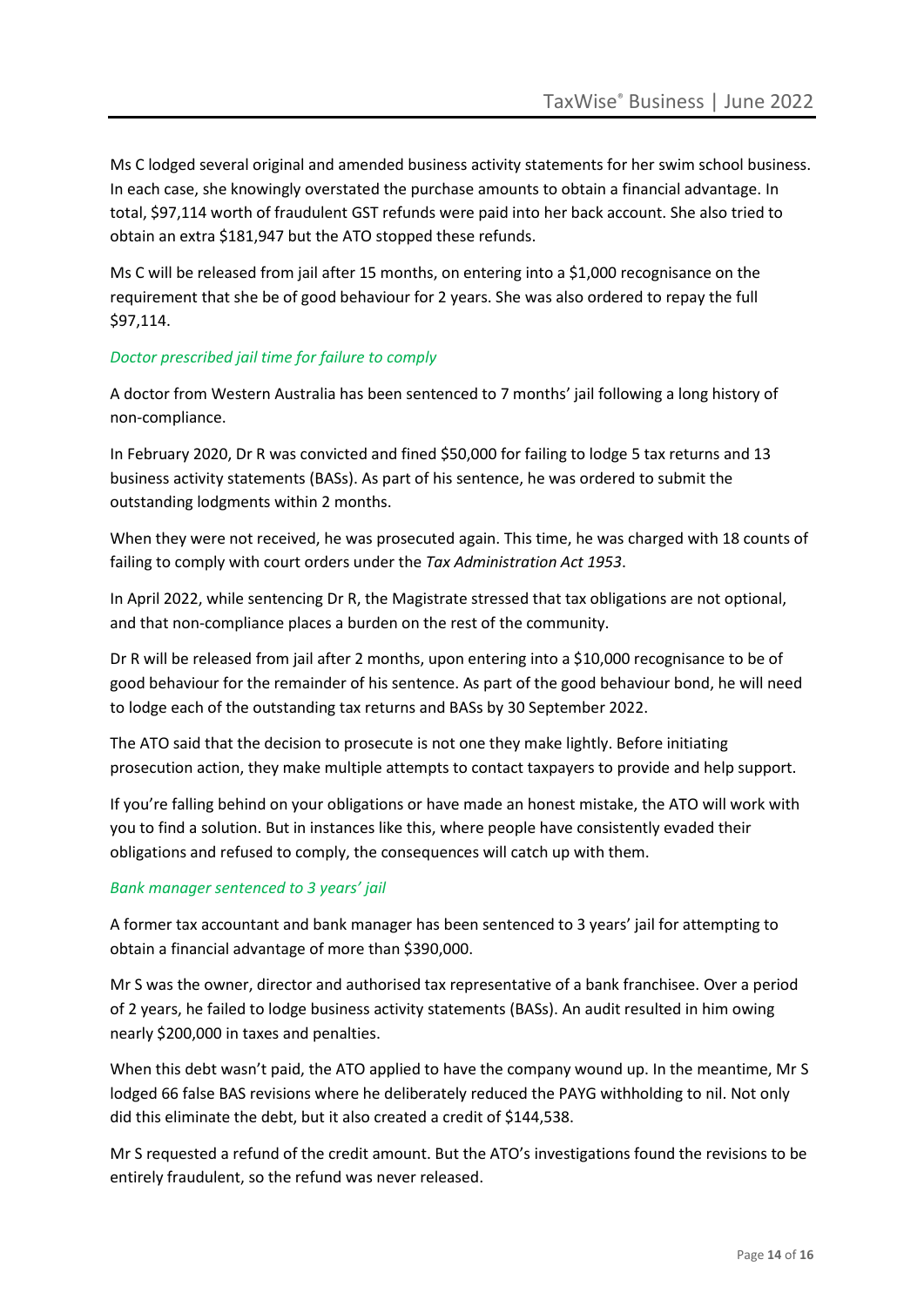### *Fraudster tracked down*

A NSW man who obtained more than \$171,000 in fraudulent GST refunds has been sentenced to 2 years' and 8 months' jail.

Between December 2011 and April 2015, Mr C said he was providing handyman, carpentry and computer repair services. He reported that the business had made more than \$3.3 million in sales during this period, claiming corresponding acquisitions and input tax credits.

However, when the ATO commenced an audit, it became clear that the claims were false. He didn't hold a licence to perform carpentry or building work in NSW during the offending period. His bank statements didn't contain any activity that would suggest he was carrying on an enterprise.

Mr C was originally due to face court in 2019, but he failed to appear. He evaded authorities until December 2020 when he was located and arrested by police.

# *GST fraudster jailed*

A man who pretended to be running a business to get his hands on fraudulent GST refunds has been sentenced to 3 years' jail.

Between October 2014 and January 2018, Mr P lodged 14 quarterly business activity statements (BASs) in relation to his sole trader real estate business. He claimed the business had made more than \$300,000 in sales and claimed \$256,955 in GST credits. But according to bank records, he didn't receive any income from the business. There was also insufficient cash flow to support the purchases he reported.

Mr P later admitted the claims were false; he hadn't been carrying on a business. In total, he obtained \$189,270 in fraudulent GST refunds. He also attempted to obtain an additional \$39,778, but this was stopped by ATO officers.

When the matter was heard at the Perth District Court, Mr P pleaded guilty to 13 counts of obtaining a financial advantage by deception and one count of attempting to obtain a financial advantage by deception. In addition to his jail term, he was ordered to pay back \$187,486.